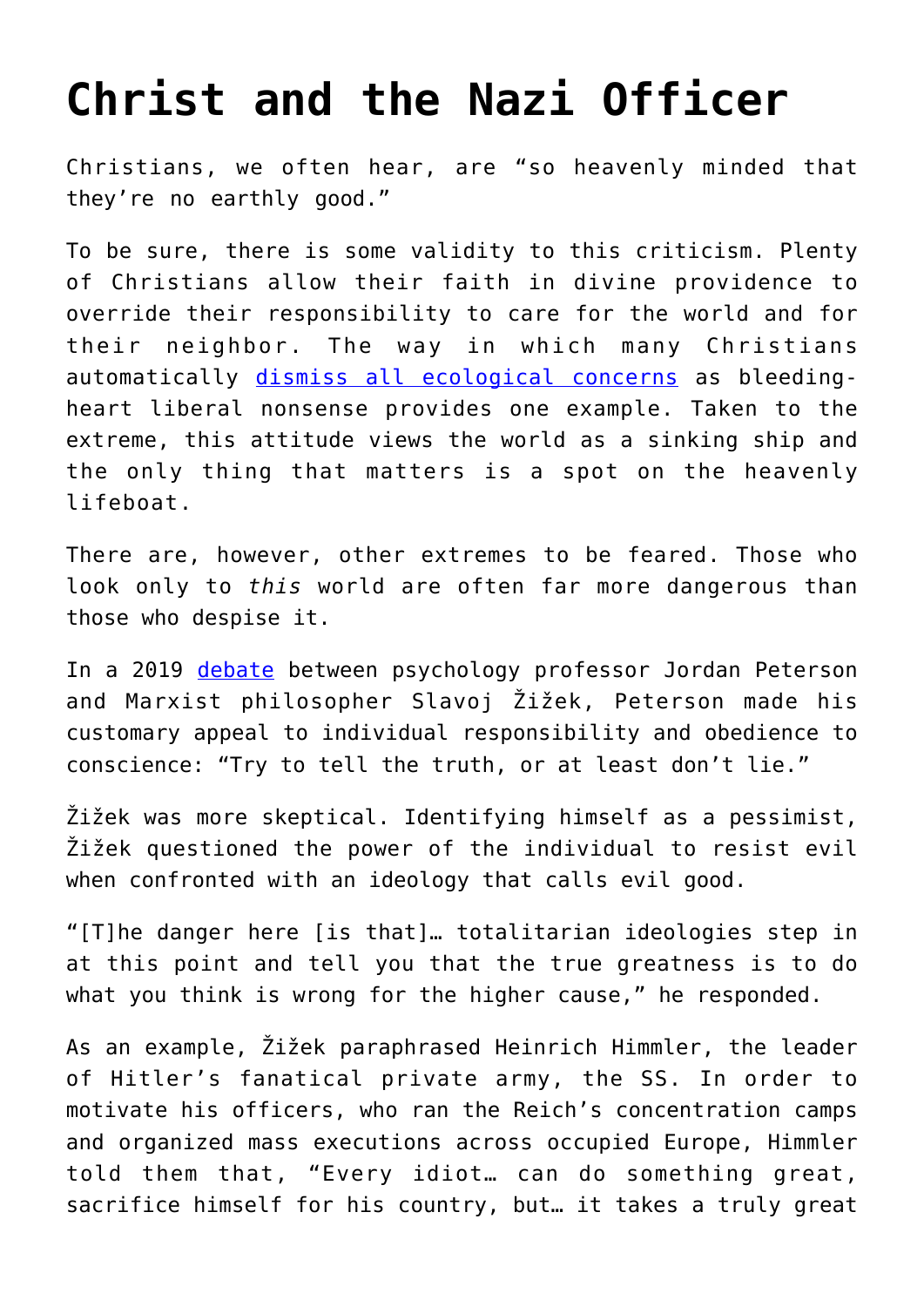man to be ready to lose his soul and to do horrible things for his country."

Or, to use Himmler's [own words](https://en.wikiquote.org/wiki/Heinrich_Himmler) rather than Žižek's paraphrase, "It is the curse of the great man to step over corpses." It is nobler, according to Himmler's reasoning, to achieve something by doing evil than to achieve nothing by doing good.

Žižek attributed a similar ideology to the Soviet political officers, who instructed soldiers that, when called upon to enact Stalin's policy of [forced starvation](https://www.atlasobscura.com/places/holodomor-memorial), they should ignore their guilty feelings of "bourgeoisie sentimentality." It was, according to Soviet propaganda, their "highest ethical duty" to do so. The true Soviet hero was not the infantryman who fell bravely defending a wounded comrade, but the uniformed thug who could wrest a handful of grain from a starving child, load it onto a city-bound truck, and feel nothing. Versatile tools were valued above virtuous men.

For Nazis and Soviets alike, the ends justified the means. To refuse to participate in the necessary massacres was to betray the utopian future, be it Aryan hegemony or proletarian liberation. Conscience is weakness, and to follow it is cowardice. A clean conscience is a self-serving luxury. It might make *you* feel good, but it does nothing to advance the cause. It profits a man nothing if he forfeits the whole world but retains his soul.

This ethical system is the exact opposite of that preached by Jesus Christ. For Jesus, the ends did not justify the means; it would be more accurate to say that, for Him, [the means](https://www.youtube.com/watch?v=Ihqki-K7MiU) [justify the ends.](https://www.youtube.com/watch?v=Ihqki-K7MiU) He instructs His followers to "store up... treasures in heaven." After all, any project – no matter how nobly utopian in aim – will inevitably be hijacked or corrupted by human imperfection. A transcendent ethic can restrain our earthly ambitions and [encourage us](https://books.google.com/books?id=xlzR45VQwesC&pg=PA81&lpg=PA81&dq=%22I+can+put+God+into+a+man%27s+mouth+just+the+same+%E2%80%93+and+I+can+give+him+God%27s+pardon%22&source=bl&ots=R8tI_3unxc&sig=ACfU3U1vXpyPGkUHKFcfufsjLYXKIVDkpA&hl=en&sa=X&ved=2ahUKEwiyiK2ngsXoAhVylnIEHVYxDNUQ6AEwA3oECAkQAQ#v=onepage&q=%22I%20can%20put%20God%20into%20a%20man) when we fall short of them.